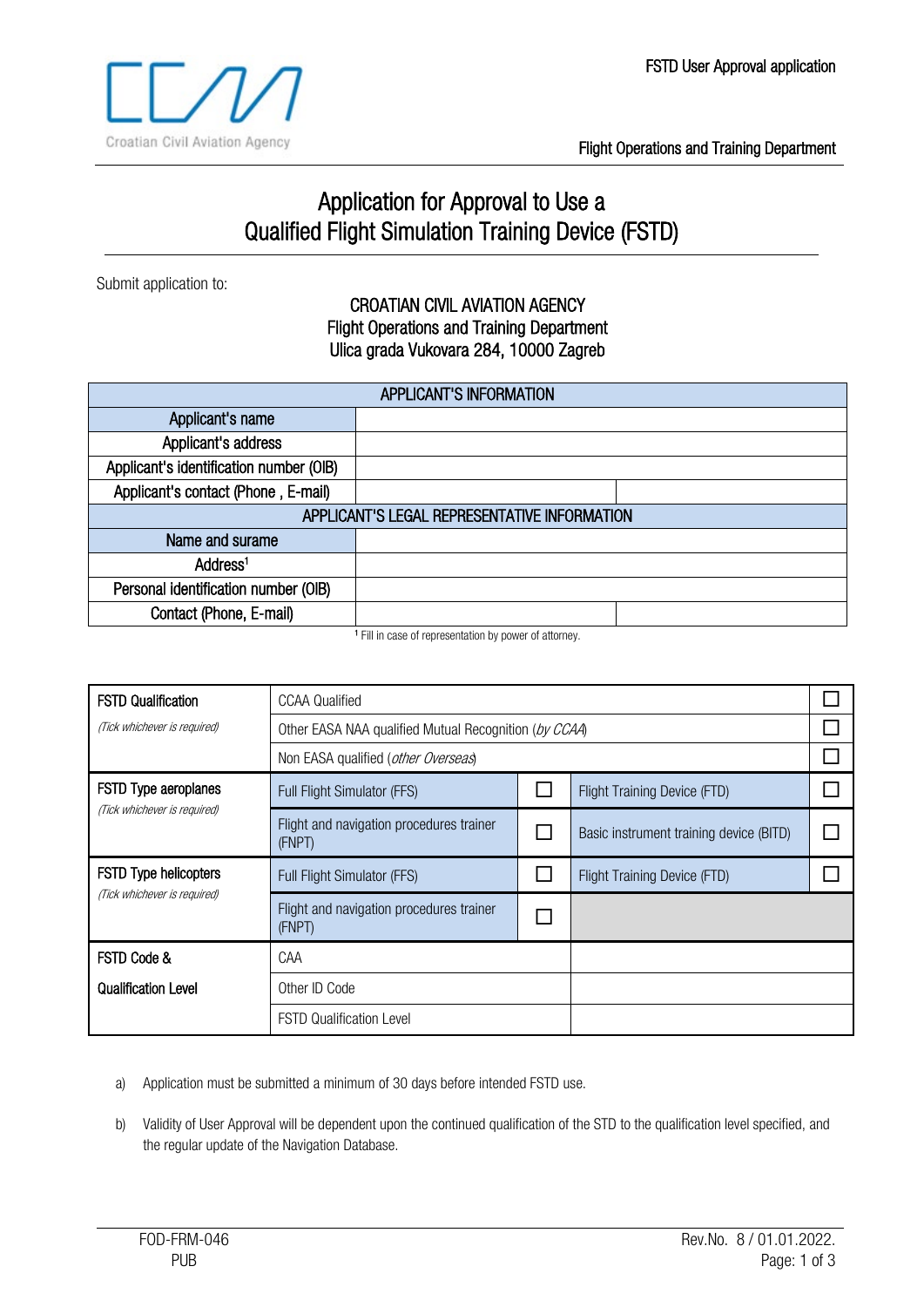

## Flight Operations and Training Department

- c) Any application to use a Qualified FSTD must be accompanied by evidence of the qualification and FSTD ID No., together with:
	- 1. a copy of the latest evaluation report and Aircraft vs FSTD configuration differences list (FOD-FRM-056);
	- 2. relevant revision of operations manual; and
	- 3. any other key information regarding the FSTD.

CCAA will evaluate the differences comparing aircraft vs FSTD documentation (AFM, Type Certificate, STCs… vs FSTD Evaluation report, QTGs…) and to assess the means of operator's compliance with the differences. The data stated in the Aircraft vs FSTD configuration differences list (FOD-FRM-056) remain strictly operator's responsibility.

- d) A Croatian CAA Inspector may be required to visit a FSTD prior or during one of your training and checking sessions to evaluate the device for training, testing and checking purposes only. In case that CCAA inspector determines incorrect data during FSTD visit, the user approval may be revoked and all trainings and checking conducted on that FSTD, invalidated.
- e) The FSTD Operator is the organisation to which the Qualification Certificate has been issued.

| Section 1            | <b>FSTD Details</b> |  |
|----------------------|---------------------|--|
| <b>Aircraft Type</b> |                     |  |
| Location             |                     |  |
| FSTD Operator        |                     |  |

| Section 2<br><b>FSTD User</b> |                             |  |
|-------------------------------|-----------------------------|--|
| <b>Company Name</b>           |                             |  |
| <b>Address</b>                |                             |  |
| Contact                       | Position within the Company |  |
| Telephone                     | Fax:                        |  |
| e-mail                        | Mobile:                     |  |

| <b>Required Information</b><br>Section 3                                                                                       |      |     |  |
|--------------------------------------------------------------------------------------------------------------------------------|------|-----|--|
| 3.1 For what purposes do you require the Approval? (Only the ticked items will be considered for the User Approval evaluation) |      |     |  |
| a) SPA.LVO.100(b): Lower than standard CAT I                                                                                   | RVR: | DH: |  |
| b) SPA.LVO.100(d): Other than standard CAT II                                                                                  | RVR: | DH: |  |
| c) $SPA.LVO.100(c)$ : CAT II                                                                                                   | RVR: | DH: |  |
| d) SPA.LVO.100 $(e)$ : CAT III                                                                                                 | RVR: | DH: |  |
| e) SPA.LVO.100(a): LVTO                                                                                                        | RVR: |     |  |
| f) ORO.FC.120: Operator Conversion Training                                                                                    |      |     |  |
| g) ORO.FC.125: Differences and familiarisation training                                                                        |      |     |  |
| h) ORO.FC.205: Command course                                                                                                  |      |     |  |
| i) ORO.FC.130: Recurrent Training and Checking (OPC)                                                                           |      |     |  |
| () ORO.FC.135: Either seat qualification                                                                                       |      |     |  |